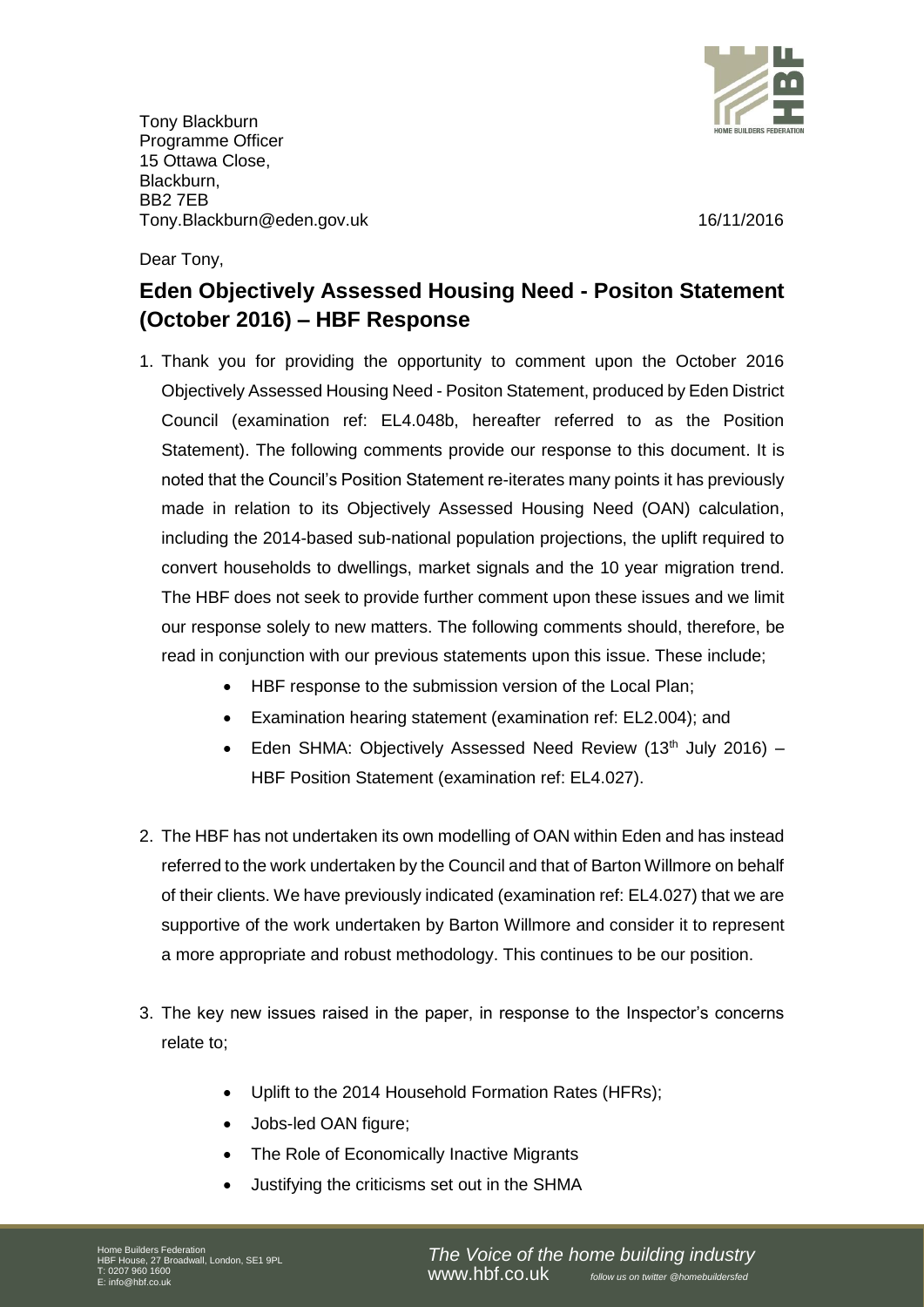Each issue is discussed in turn below.

# **Uplift to the 2014 Household Formation Rates (HFRs);**

- 4. The HBF agrees with the Inspector that an uplift to 2014 based HFRs for younger age groups should be considered. Indeed we have previously argued this should be undertaken (paragraphs 13 to 15, EL4.027). The Council's response in paragraph 2.10 of the Position Statement is considered unsatisfactory and does not deal with the issue. Rather it assumes based upon work undertaken by Barton Willmore, who used the 2012 based household projections, that any changes resultant from uplifting HFRs will be modest.
- 5. Whilst this may, indeed, be the case for the demographic led calculations the Council's position lacks veracity. The Council suggest time and resource constraints as a reason for not undertaking the work. It is, however, notable that Cumbria County Council was able to provide the Council with a 10 year migration scenario via POPGROUP. It is therefore unclear why a similar scenario could not be run in the same manner with an uplift to the HFRs.
- 6. Furthermore the Council appears to ignore the potential impact that an uplift to the HFRs will have to other OAN calculations, specifically the jobs-led calculation. This is discussed in greater detail below.

# **Jobs-led OAN figure**

- 7. The HBF agrees with the Council that in the case of Eden the OAN should be based upon a jobs-led scenario. To do otherwise would essentially be planning for economic decline. We do, however, have concerns with regards to the methodology employed by the Council which in our opinion underplays housing need based upon this scenario.
- 8. The Council utilises Experian data to identify jobs-growth of 2,430 over the plan period, or an average growth of 135 jobs per annum. Whilst other sources of information would have been useful, the HBF has not sought to dispute the level of jobs-growth identified.
- 9. The Council's updated calculation, taking account of the Inspector's concern relating to net commuters, provides an OAN of between 212 and 219dpa. This is an increase upon the 200dpa identified within the submitted plan. Whilst this uplift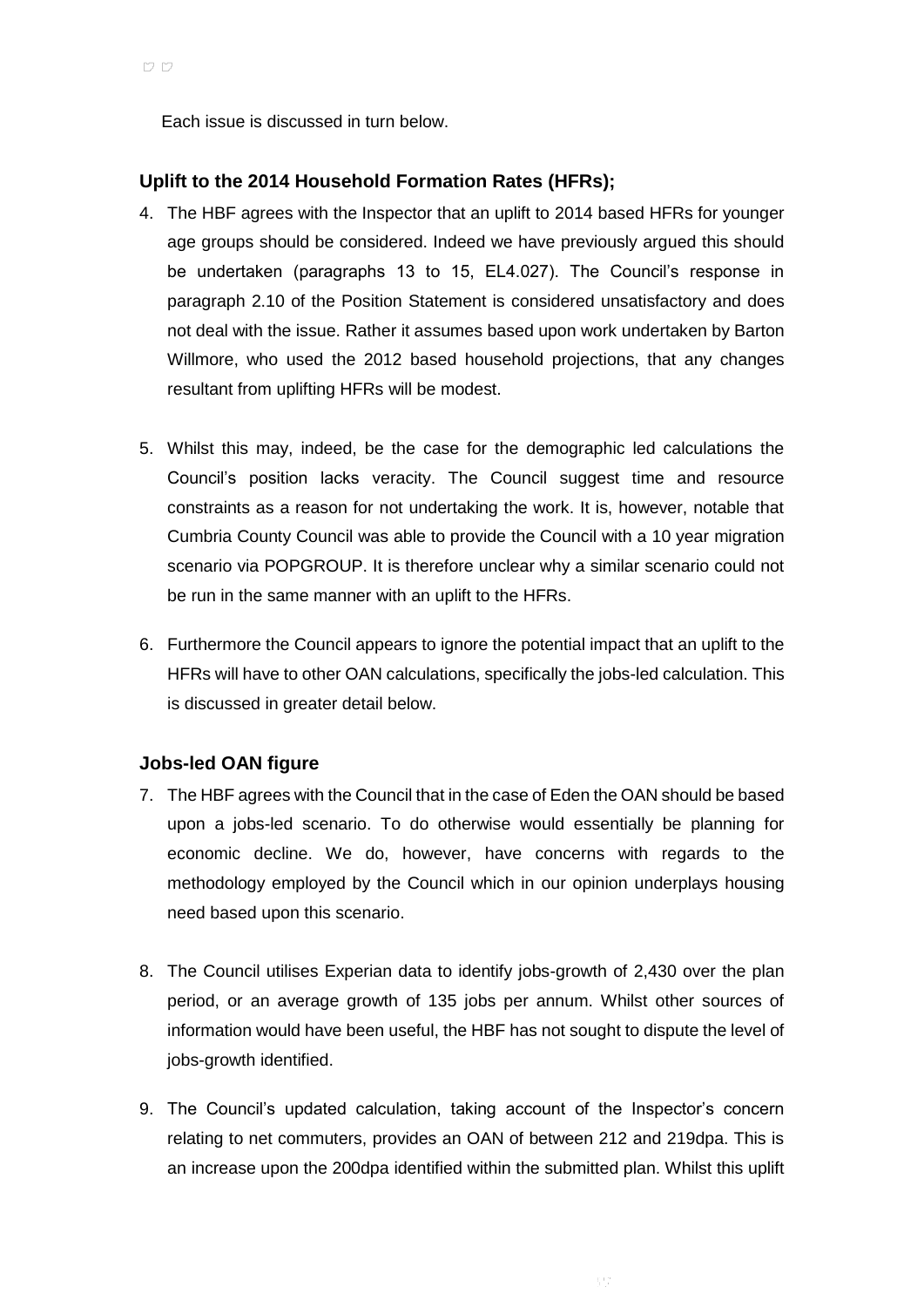is welcome it remains some way short of the Barton Willmore figure of 277 to 289dpa.

- 10. The HBF has previously criticised the Council's methodology for calculating its OAN based upon jobs-led projections as it uses basic conversion ratios to convert jobs into households. Within our examination hearing statement (paragraphs 29 to 32, EL2.004) we identify that the Council's methodology does not take account of HFRs and the tendency of different age groups to form households, or for inmigrants to have dependent children who in turn may require housing over the lifetime of the plan. This is a fundamental flaw which depresses the jobs-led OAN figure and is at odds with the derivation of the demographic projections.
- 11. Furthermore within an improving economy and with in-migrants moving to Eden to take up employment, it would appear appropriate that HFRs would increase for younger age groups, as described by the Inspector and ourselves.

# **The Role of Economically Inactive In-Migrants**

- 12. The Council does not make any adjustment for economically inactive in-migrants (Position Statement, paragraph 7.1). It therefore appears to assume that all new in-migrants requires to fulfil the jobs-led figures will move to take up work and will remain in work over the lifetime of the plan. This is considered unrealistic.
- 13. To support its argument the Council simply states that it does not experience significant amounts of primarily retired in-migrants. The HBF considers this response to be unsatisfactory on a number of counts. Firstly the Position Statement does not quantify the number of primarily retired in-migrants it receives. There also appears to be a complete disregard for other types of economically inactive inmigrants, such as the working age unemployed, those who move for work but retire over the plan period and dependent children. A proportion of the latter may themselves require housing over the plan period. This lack of consideration is likely to lead to an under-estimation of need.
- 14. To overcome this issue most OAN studies apply an economic activity rate to their calculations. These are usually applied differentially to both gender and age cohorts dependent upon the outputs from the census and inclusive of Government projections<sup>1</sup>. The Council has failed to do this and as such the soundness of its

l

<sup>&</sup>lt;sup>1</sup> The Office for Budgetary Responsibility (Nov 15) rates are commonly applied.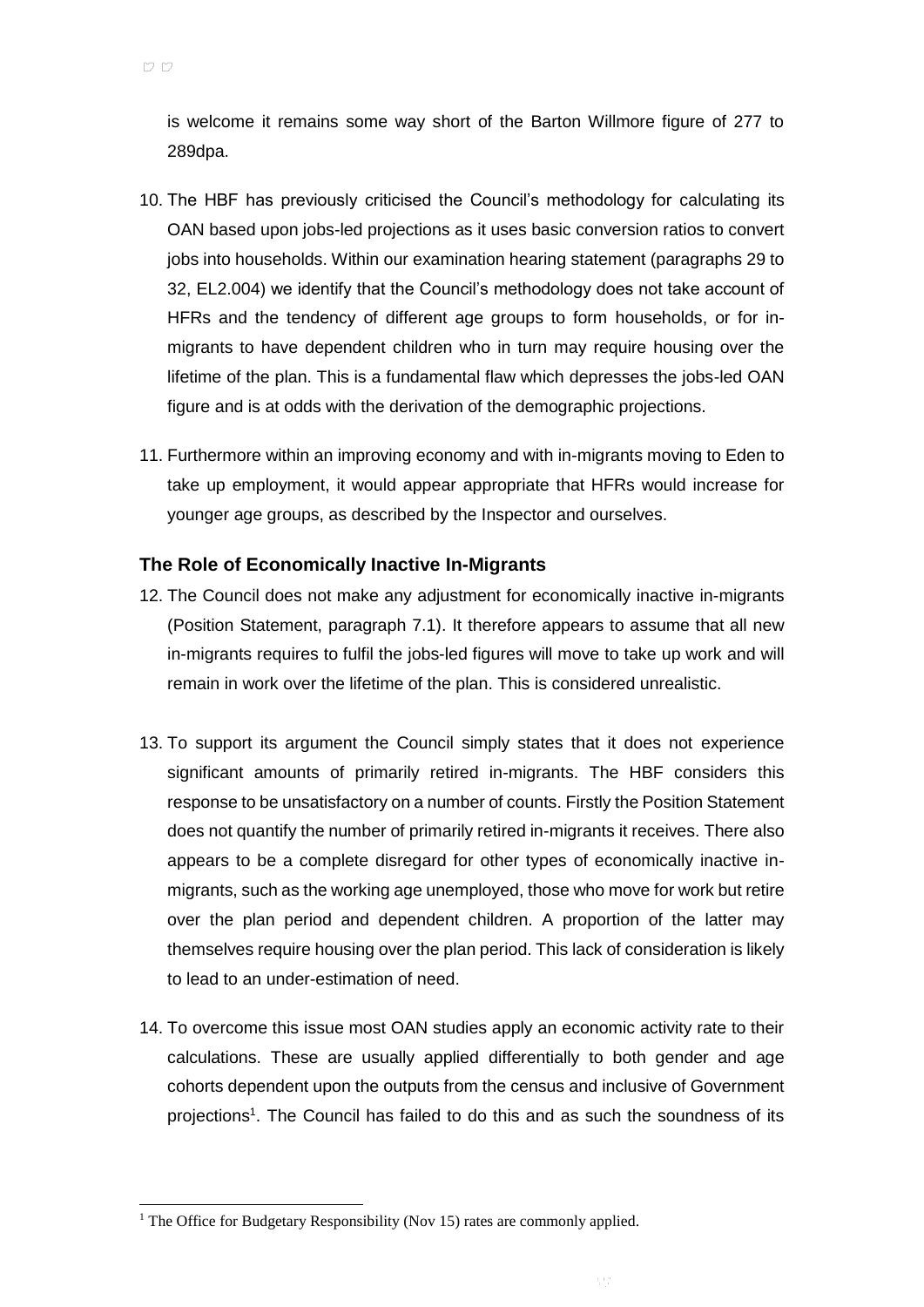OAN figure is questioned and is likely to underplay actual need. The Barton Willmore study takes this issue into account.

#### **Justifying the criticisms set out in the SHMA**

- 15. The final section of the Council's Position Statement deals with the Council's criticisms of its preferred methodology for determining the jobs-led OAN. The HBF has dealt with a number of these issues in the past (paragraphs 31-32, EL2.004; paragraphs 27-28 Pre-submission comments).
- 16. In terms of the comments within the Council's Position Statement we note the following;
	- SHMA Criticism 1 & SHMA Criticism 2: Both relate to the proportion of economically active / inactive residents. The HBF disagrees with the Council that assessments cannot be made and refer to our comments in paragraphs 12 to 14 above. Whilst paragraph 8.8 of the Position Statement is noted unemployment rates are not the only factor relating to economic activity. Furthermore the fact this is not taken into account will underplay actual need;
	- SHMA Criticism 3: The HBF largely agrees with the Council in this regard and whilst double-jobbing is likely to occur without appropriate robust evidence it would not be appropriate to apply a figure;
	- SHMA Criticism 4: Whilst Experian is a respected source of economic forecasting other Local Plans have sought to identify other sources of forecasting, such as those produced by Oxford Econometrics to ensure that the forecast is robust. The HBF has not, however, sought to challenge the Experian based forecast;
	- SHMA Criticism 5: Again whilst the issue is apparent and more detailed evidence could have been provided, the HBF has not sought to challenge the economic projections provided by Experian.

# **Conclusion**

17. In conclusion, whilst the HBF welcomes the uplift in the OAN to 216dpa, as identified in the Position Statement, this is still considered to supress housing need within Eden. Our reasons for this are due to the methodology employed by the Council in coming to its jobs-led figure. The HBF still considers the Barton Willmore methodology for assessing OAN to be more robust than that employed by the